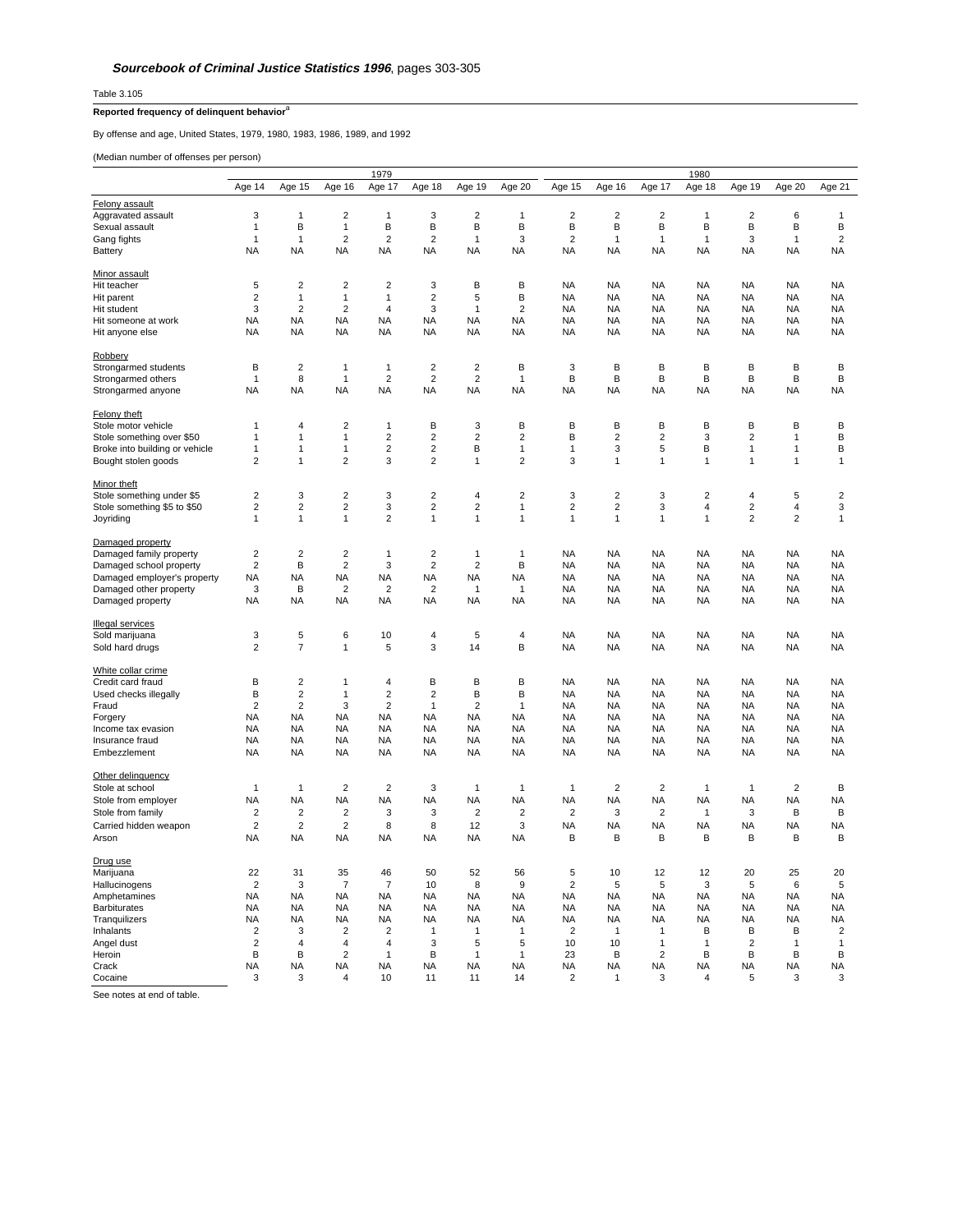## **Reported frequency of delinquent behavior**<sup>a</sup>

By offense and age, United States, 1979, 1980, 1983, 1986, 1989, and 1992--Continued

(Median number of offenses per person)

|                                |                         | 1983                           |                                           |                         |                   |                  |                  |                         | 1986                         |                     |                         |                         |                         |                         |  |  |
|--------------------------------|-------------------------|--------------------------------|-------------------------------------------|-------------------------|-------------------|------------------|------------------|-------------------------|------------------------------|---------------------|-------------------------|-------------------------|-------------------------|-------------------------|--|--|
|                                | Age 18                  | Age 19                         | Age 20                                    | Age 21                  | Age 22            | Age 23           | Age 24           | Age 21                  | Age 22                       | Age 23              | Age 24                  | Age 25                  | Age 26                  | Age 27                  |  |  |
| Felony assault                 |                         |                                |                                           |                         |                   |                  |                  |                         |                              |                     |                         |                         |                         |                         |  |  |
| Aggravated assault             | 2                       | 1                              | 1                                         | 1                       | 1                 | 1                | в                | 1                       | 1                            | $\mathbf{1}$        | $\mathbf{1}$            | $\mathbf{1}$            | В                       | $\mathbf{1}$            |  |  |
| Sexual assault                 | В                       | B                              | В                                         | B                       | В                 | B                | B                | B                       | B                            | В                   | B                       | В                       | B                       | B                       |  |  |
| Gang fights                    | $\overline{2}$          | 1                              | 1                                         | B                       | В                 | в                | B                | в                       | В                            | в                   | B                       | В                       | B                       | B                       |  |  |
| Battery                        | <b>NA</b>               | <b>NA</b>                      | <b>NA</b>                                 | <b>NA</b>               | <b>NA</b>         | <b>NA</b>        | <b>NA</b>        | <b>NA</b>               | <b>NA</b>                    | <b>NA</b>           | <b>NA</b>               | <b>NA</b>               | <b>NA</b>               | <b>NA</b>               |  |  |
|                                |                         |                                |                                           |                         |                   |                  |                  |                         |                              |                     |                         |                         |                         |                         |  |  |
| Minor assault                  |                         |                                |                                           |                         |                   |                  |                  |                         |                              |                     |                         |                         |                         |                         |  |  |
| Hit teacher                    | В                       | В                              | в                                         | B                       | В                 | B                | В                | NA                      | <b>NA</b>                    | NA                  | NA                      | <b>NA</b>               | NA                      | <b>NA</b>               |  |  |
| Hit parent                     | $\overline{1}$          | $\mathbf{1}$                   | 1                                         | B                       | В                 | В                | B                | B                       | B                            | В                   | B                       | В                       | B                       | B                       |  |  |
| Hit student                    | $\overline{2}$          | 2                              | 1                                         | $\mathbf{1}$            | B                 | в                | B                | В                       | B                            | в                   | B                       | В                       | B                       | B                       |  |  |
| Hit someone at work            | <b>NA</b>               | <b>NA</b>                      | <b>NA</b>                                 | <b>NA</b>               | <b>NA</b>         | <b>NA</b>        | <b>NA</b>        | $\mathbf{1}$            | B                            | $\overline{1}$      | $\mathbf{1}$            | В                       | B                       | B                       |  |  |
| Hit anyone else                | <b>NA</b>               | NA                             | <b>NA</b>                                 | <b>NA</b>               | <b>NA</b>         | NA               | <b>NA</b>        | 2                       | $\overline{c}$               | 2                   | 2                       | 3                       | 2                       | $\mathbf{1}$            |  |  |
| Robbery                        |                         |                                |                                           |                         |                   |                  |                  |                         |                              |                     |                         |                         |                         |                         |  |  |
| Strongarmed students           | В                       | B                              | B                                         | B                       | В                 | B                | B                | <b>NA</b>               | <b>NA</b>                    | <b>NA</b>           | <b>NA</b>               | <b>NA</b>               | <b>NA</b>               | <b>NA</b>               |  |  |
| Strongarmed others             | B                       | B                              | в                                         | B                       | B                 | B                | B                | NA                      | NA                           | ΝA                  | NA                      | <b>NA</b>               | NA                      | NA                      |  |  |
| Strongarmed anyone             | <b>NA</b>               | <b>NA</b>                      | <b>NA</b>                                 | <b>NA</b>               | <b>NA</b>         | <b>NA</b>        | <b>NA</b>        | B                       | B                            | В                   | B                       | B                       | B                       | B                       |  |  |
|                                |                         |                                |                                           |                         |                   |                  |                  |                         |                              |                     |                         |                         |                         |                         |  |  |
| Felony theft                   |                         |                                |                                           |                         |                   |                  |                  |                         |                              |                     |                         |                         |                         |                         |  |  |
| Stole motor vehicle            | B                       | В                              | В                                         | B                       | B                 | B                | B                | B                       | В                            | в                   | В                       | в                       | B                       | В                       |  |  |
| Stole something over \$50      | B                       | B                              | 4                                         | $\mathbf{1}$            | B                 | B                | B                | B                       | B                            | В                   | B                       | В                       | B                       | B                       |  |  |
| Broke into building or vehicle | $\overline{\mathbf{c}}$ | 1                              | 1                                         | B                       | B                 | B                | B                | В                       | В                            | В                   | В                       | В                       | B                       | B                       |  |  |
| Bought stolen goods            | $\overline{2}$          | 1                              | $\overline{2}$                            | $\mathbf{1}$            | 3                 | $\overline{2}$   | $\mathbf{1}$     | $\mathbf{1}$            | $\overline{2}$               | 3                   | $\overline{2}$          | $\overline{2}$          | $\mathbf{1}$            | B                       |  |  |
|                                |                         |                                |                                           |                         |                   |                  |                  |                         |                              |                     |                         |                         |                         |                         |  |  |
| Minor theft                    |                         |                                |                                           |                         |                   |                  |                  |                         |                              |                     |                         |                         |                         |                         |  |  |
| Stole something under \$5      | 3                       | 2                              | 2                                         | 3                       | 1                 | 5                | 2                | 3                       | 2                            | 3                   | $\overline{\mathbf{c}}$ | 2                       | $\overline{\mathbf{c}}$ | 3                       |  |  |
| Stole something \$5 to \$50    | 2<br>$\mathbf{1}$       | $\mathbf{1}$<br>$\overline{2}$ | $\overline{\mathbf{c}}$<br>$\overline{2}$ | $\mathbf{1}$            | $\mathbf{1}$<br>В | $\sqrt{4}$<br>B  | B<br>B           | 3                       | $\overline{\mathbf{c}}$<br>B | $\overline{2}$<br>В | $\mathbf{1}$<br>B       | В<br>В                  | B<br>B                  | B                       |  |  |
| Joyriding                      |                         |                                |                                           | 1                       |                   |                  |                  | 1                       |                              |                     |                         |                         |                         | В                       |  |  |
| Damaged property               |                         |                                |                                           |                         |                   |                  |                  |                         |                              |                     |                         |                         |                         |                         |  |  |
| Damaged family property        | $\overline{2}$          | 1                              | В                                         | B                       | В                 | B                | B                | B                       | B                            | В                   | B                       | В                       | B                       | B                       |  |  |
| Damaged school property        | $\mathbf{1}$            | $\overline{\mathbf{c}}$        | 2                                         | B                       | В                 | B                | В                | NA                      | NA                           | NA                  | NA                      | <b>NA</b>               | NA                      | <b>NA</b>               |  |  |
| Damaged employer's property    | <b>NA</b>               | <b>NA</b>                      | <b>NA</b>                                 | <b>NA</b>               | <b>NA</b>         | <b>NA</b>        | <b>NA</b>        | $\overline{\mathbf{c}}$ | B                            | В                   | B                       | В                       | B                       | B                       |  |  |
| Damaged other property         | $\overline{2}$          | $\overline{\mathbf{c}}$        | $\overline{\mathbf{c}}$                   | 3                       | B                 | $\mathbf{1}$     | B                | $\overline{\mathbf{c}}$ | B                            | 3                   | $\mathbf{1}$            | В                       | $\mathbf{1}$            | B                       |  |  |
| Damaged property               | <b>NA</b>               | <b>NA</b>                      | <b>NA</b>                                 | <b>NA</b>               | <b>NA</b>         | <b>NA</b>        | <b>NA</b>        | <b>NA</b>               | <b>NA</b>                    | <b>NA</b>           | <b>NA</b>               | <b>NA</b>               | <b>NA</b>               | <b>NA</b>               |  |  |
|                                |                         |                                |                                           |                         |                   |                  |                  |                         |                              |                     |                         |                         |                         |                         |  |  |
| <b>Illegal services</b>        |                         |                                |                                           |                         |                   |                  |                  |                         |                              |                     |                         |                         |                         |                         |  |  |
| Sold marijuana                 | 3                       | $\overline{\mathbf{c}}$        | 8                                         | 7                       | 30                | 11               | 12               | 10                      | 5                            | 10                  | 15                      | 10                      | 25                      | 4                       |  |  |
| Sold hard drugs                | B                       | B                              | 5                                         | B                       | 10                | B                | B                | 6                       | B                            | В                   | B                       | В                       | B                       | B                       |  |  |
| White collar crime             |                         |                                |                                           |                         |                   |                  |                  |                         |                              |                     |                         |                         |                         |                         |  |  |
| Credit card fraud              | в                       | в                              | B                                         | В                       | в                 | в                | В                | B                       | В                            | в                   | В                       | в                       | B                       | В                       |  |  |
| Used checks illegally          | В                       | B                              | В                                         | B                       | В                 | B                | B                | В                       | B                            | В                   | B                       | В                       | B                       | B                       |  |  |
| Fraud                          | $\overline{\mathbf{c}}$ | $\overline{\mathbf{c}}$        | В                                         | $\overline{\mathbf{c}}$ | В                 | B                | B                | в                       | B                            | В                   | B                       | $\overline{\mathbf{c}}$ | B                       | B                       |  |  |
| Forgery                        | <b>NA</b>               | <b>NA</b>                      | <b>NA</b>                                 | <b>NA</b>               | <b>NA</b>         | <b>NA</b>        | <b>NA</b>        | <b>NA</b>               | <b>NA</b>                    | <b>NA</b>           | <b>NA</b>               | <b>NA</b>               | <b>NA</b>               | <b>NA</b>               |  |  |
| Income tax evasion             | <b>NA</b>               | <b>NA</b>                      | NA                                        | <b>NA</b>               | <b>NA</b>         | NA               | <b>NA</b>        | NA                      | <b>NA</b>                    | NA                  | NA                      | <b>NA</b>               | NA                      | <b>NA</b>               |  |  |
| Insurance fraud                | <b>NA</b>               | <b>NA</b>                      | <b>NA</b>                                 | <b>NA</b>               | <b>NA</b>         | <b>NA</b>        | <b>NA</b>        | <b>NA</b>               | <b>NA</b>                    | <b>NA</b>           | <b>NA</b>               | <b>NA</b>               | <b>NA</b>               | <b>NA</b>               |  |  |
| Embezzlement                   | <b>NA</b>               | NA                             | <b>NA</b>                                 | <b>NA</b>               | NA                | NA               | <b>NA</b>        | В                       | В                            | В                   | в                       | В                       | в                       | в                       |  |  |
|                                |                         |                                |                                           |                         |                   |                  |                  |                         |                              |                     |                         |                         |                         |                         |  |  |
| Other delinquency              |                         |                                |                                           |                         |                   |                  |                  |                         |                              |                     |                         |                         |                         |                         |  |  |
| Stole at school                | $\overline{2}$          | 1                              | B                                         | B                       | В                 | B                | B                | NA                      | NA                           | NA                  | <b>NA</b>               | NA                      | NA                      | <b>NA</b>               |  |  |
| Stole from employer            | NA                      | NA                             | <b>NA</b>                                 | <b>NA</b>               | NA                | NA               | <b>NA</b>        | 3                       | $\mathbf{1}$                 | $\overline{c}$      | $\overline{2}$          | 2                       | 1                       | $\overline{\mathbf{c}}$ |  |  |
| Stole from family              | 3                       | 3                              | $\overline{\mathbf{c}}$                   | B                       | В                 | B                | B                | в                       | B                            | В                   | В                       | В                       | B                       | B                       |  |  |
| Carried hidden weapon          | 5                       | 10                             | 3                                         | 5                       | 5                 | 5                | 91               | 4                       | 65                           | 3                   | 12                      | 5                       | 4                       | 3                       |  |  |
| Arson                          | B                       | B                              | в                                         | B                       | B                 | B                | В                | B                       | B                            | B                   | B                       | B                       | в                       | B                       |  |  |
|                                |                         |                                |                                           |                         |                   |                  |                  |                         |                              |                     |                         |                         |                         |                         |  |  |
| Drug use<br>Marijuana          |                         |                                | 12                                        | 9                       |                   |                  |                  |                         | 12                           | 10                  |                         |                         | 11                      |                         |  |  |
| Hallucinogens                  | 11<br>$\overline{2}$    | 16<br>$\overline{\mathbf{c}}$  | $\ensuremath{\mathsf{3}}$                 | 3                       | 12<br>3           | 15<br>$\sqrt{2}$ | 24<br>$\sqrt{2}$ | 10<br>$\sqrt{2}$        | 6                            | $\overline{2}$      | 10<br>$\mathbf{1}$      | 10<br>3                 | $\mathbf{1}$            | 10<br>$\sqrt{2}$        |  |  |
| Amphetamines                   | <b>NA</b>               | NA                             | <b>NA</b>                                 | <b>NA</b>               | <b>NA</b>         | NA               | NA               | 6                       | 3                            | 10                  | 5                       | $\overline{7}$          | 10                      | $\,6\,$                 |  |  |
| <b>Barbiturates</b>            | <b>NA</b>               | <b>NA</b>                      | <b>NA</b>                                 | <b>NA</b>               | NA                | NA               | <b>NA</b>        | B                       | 20                           | 16                  | B                       | 50                      | B                       | 12                      |  |  |
| Tranquilizers                  | NA                      | NA                             | <b>NA</b>                                 | <b>NA</b>               | NA                | NA               | <b>NA</b>        | $\overline{c}$          | $\overline{\mathbf{c}}$      | 5                   | $\mathbf{1}$            | B                       | 5                       | $\overline{c}$          |  |  |
| Inhalants                      | 6                       | $\mathbf{1}$                   | 13                                        | 11                      | B                 | В                | B                | B                       | B                            | В                   | B                       | B                       | B                       | B                       |  |  |
| Angel dust                     | $\sqrt{5}$              | 30                             | 51                                        | $\sqrt{5}$              | $\overline{2}$    | $\mathbf{1}$     | B                | 1                       | B                            | В                   | B                       | B                       | B                       | B                       |  |  |
| Heroin                         | B                       | B                              | 31                                        | B                       | В                 | B                | B                | B                       | В                            | 4                   | В                       | 6                       | B                       | В                       |  |  |
| Crack                          | <b>NA</b>               | <b>NA</b>                      | NA                                        | NA                      | NA                | NA               | <b>NA</b>        | B                       | $\overline{c}$               | в                   | 8                       | 3                       | $\sqrt{2}$              | B                       |  |  |
| Cocaine                        | $\overline{2}$          | $\overline{\mathbf{c}}$        | 5                                         | 4                       | 4                 | 6                | 3                | 3                       | 3                            | 5                   | 3                       | $\overline{4}$          | 10                      | 3                       |  |  |

See notes at end of table.